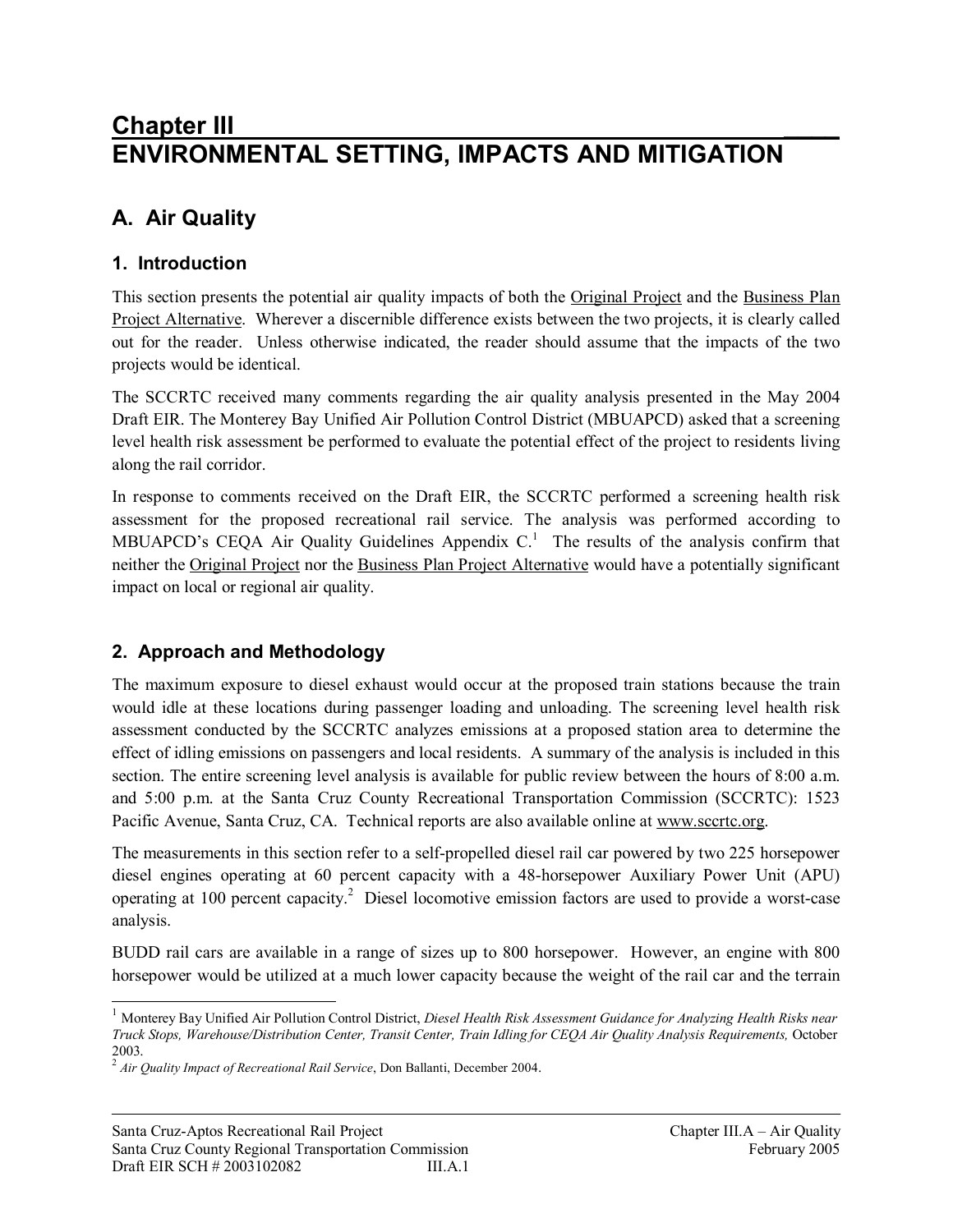would not require full capacity. The use of two 225 horsepower diesel engines operating at 60 percent capacity is consistent with a reasonable assumption of power usage and output required for the project.

# **3. Environmental Setting**

## *a. Affected Environment*

Both the U.S. Environmental Protection Agency (EPA) and the California Air Resources Board (CARB) have established ambient air quality standards for common pollutants. These ambient air quality standards are levels of contaminants that represent safe levels required to avoid specific adverse health effects associated with each pollutant. The ambient air quality standards cover what are called criteria pollutants due to health and/or other effects. The proposed project site is located within the North Central Coast Air Basin (Basin), which is comprised of Santa Cruz, San Benito and Monterey Counties and is regulated by the Monterey Bay Unified Air Pollution Control District (MBUAPCD). As shown in Table III.A.1 below, the Basin is designated as a maintenance area for the federal one-hour ozone standard. The Basin is designated as an attainment area for the federal eight-hour ozone standard. The Basin is unclassified or in attainment for other national ambient air quality standards. The Basin is designated as moderate nonattainment for the state one-hour ozone standard. The Basin is also designated non-attainment for the state  $PM_{10}$  standard.<sup>3</sup>

The Monterey Bay Unified Air Pollution Control District (MBUAPCD) shares responsibility with the California Air Resources Board (CARB) for ensuring that the State and national ambient air quality standards are met within the North Central Coast Air Basin. State law assigns local air districts the primary responsibility for control of air pollution from stationary sources while reserving to the CARB control of mobile sources. The District is responsible for developing regulations governing emissions of air pollution, permitting and inspecting stationary sources, monitoring air quality and air quality planning activities.

| Table III.A.1 Current Basin Compliance with State and Federal Air Quality Standards |  |
|-------------------------------------------------------------------------------------|--|
|-------------------------------------------------------------------------------------|--|

| Ozone - Federal   | <b>Ozone-Federal</b> | Ozone - State              | $PM_{10}$             | <b>All Other National Ambient</b> |
|-------------------|----------------------|----------------------------|-----------------------|-----------------------------------|
| (1-hour standard) | (8-hour standard)    | (1-hour standard)          | <b>State standard</b> | <b>Air Quality Standards</b>      |
| Maintenance area  | Attainment area      | Moderate<br>non-attainment | Non-attainment        | Unclassified or in attainment     |

The District adopted an Air Quality Management Plan in 1991 and has updated it every three years. In 2004, the MBUAPCD published its 2004 Air Quality Management Plan, the current plan.

The goal of the Plan is to improve air quality through tighter industry controls, cleaner cars and trucks, cleaner fuels, and increased commute alternatives. Adopted Transportation Control Measures (TCMs) are:

<sup>&</sup>lt;sup>3</sup> The PM<sub>10</sub> standard specifies the allowable measure of particulate matter (particles of less than or equal to 10 microns in size) contained in a cubic meter of air and is expressed in micrograms per cubic meter  $(\mu g/m^3)$ .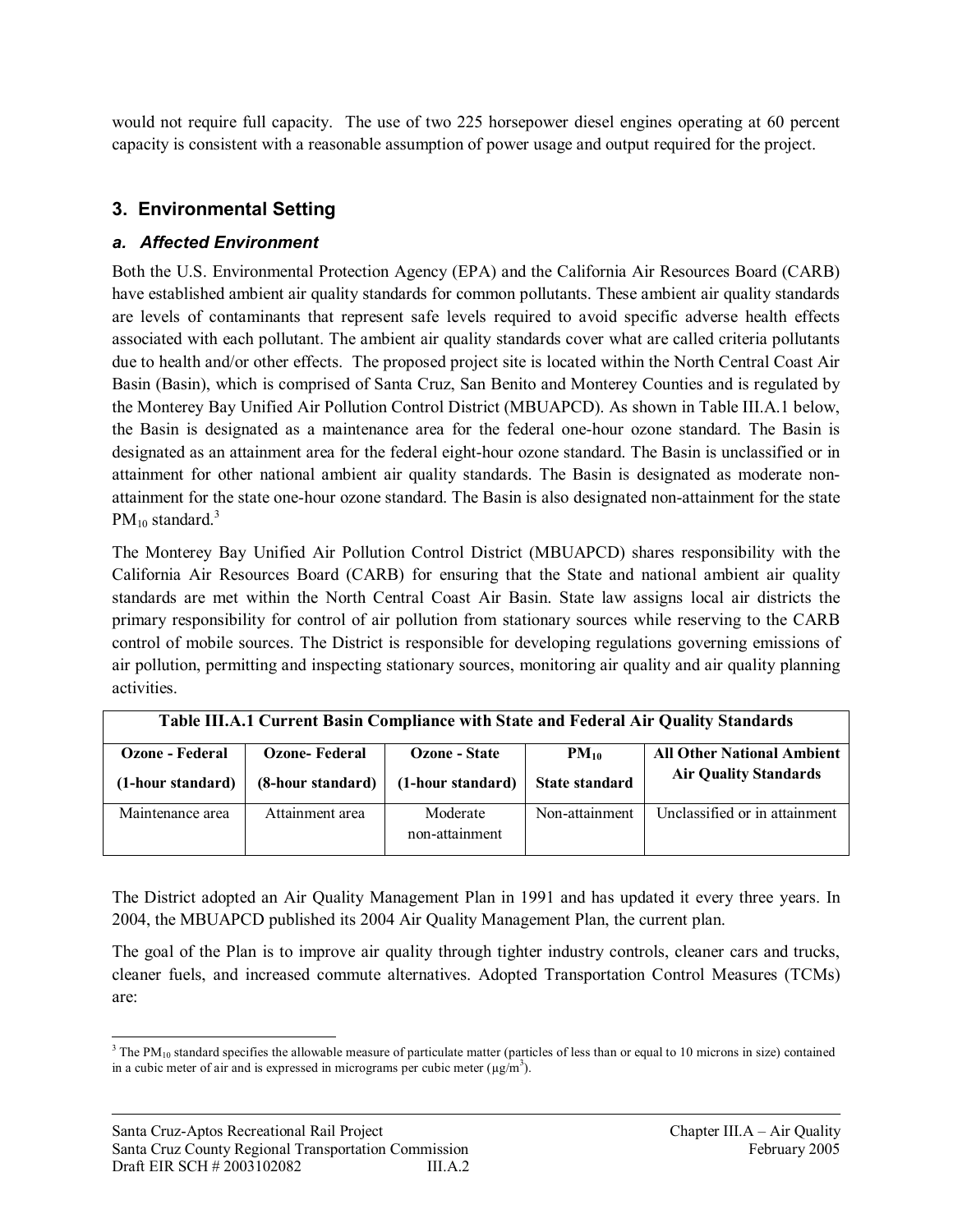- Improved Public Transit
- Area Wide TIDM
- Signal Synchronization
- New and Improved Bicycle Facilities
- Alternate Fuels
- Park and Ride Lots
- Livable Communities
- Selected Intelligent Transportation Systems
- Traffic Calming

The health effects associated with major criteria pollutants are shown in Table III.A.2 below. In addition to the criteria pollutants, Toxic Air Contaminants (TACs) are another group of pollutants of concern. There are many different types of TACs, with varying degrees of toxicity. Sources of TACs include industrial processes such as petroleum refining and chrome plating operations, commercial operations such as gasoline stations and dry cleaners, and motor vehicle exhaust. Cars and trucks release at least forty different toxic air contaminants. The most important, in terms of health risk, are diesel particulate, benzene, formaldehyde, 1,3-butadiene and acetaldehyde.

Public exposure to TACs can result from emissions from normal operations, as well as accidental releases. Health effects of TACs include cancer, birth defects, neurological damage and death.

| Table III.A.2: Major Criteria Pollutants, Health Effects and Major Sources |                                                                                                                                                                                                    |                                                                                                          |  |
|----------------------------------------------------------------------------|----------------------------------------------------------------------------------------------------------------------------------------------------------------------------------------------------|----------------------------------------------------------------------------------------------------------|--|
| <b>Pollutant</b>                                                           | <b>Characteristics</b>                                                                                                                                                                             | <b>Health Effects</b>                                                                                    |  |
| Ozone                                                                      | A highly reactive photochemical pollutant created<br>by the action of sunshine on ozone precursors<br>(primarily reactive hydrocarbons and oxides of<br>nitrogen. Often called photochemical smog. | • Eye Irritation<br>• Respiratory function impairment.                                                   |  |
| Carbon<br>Monoxide                                                         | Carbon monoxide is an odorless, colorless gas<br>that is highly toxic. It is formed by the incomplete<br>combustion of fuels.                                                                      | • Impairment of oxygen transport in the<br>bloodstream.                                                  |  |
|                                                                            |                                                                                                                                                                                                    | • Aggravation of cardiovascular disease.                                                                 |  |
|                                                                            |                                                                                                                                                                                                    | • Fatigue, headache, confusion, dizziness.<br>• Can be fatal in the case of very high<br>concentrations. |  |
| Nitrogen<br>Dioxide                                                        | Reddish-brown gas that discolors the air, formed<br>during combustion.                                                                                                                             | • Increased risk of acute and chronic<br>respiratory disease.                                            |  |
| Sulfur                                                                     | Sulfur dioxide is a colorless gas with a pungent,<br>irritating odor.                                                                                                                              | • Aggravation of chronic obstruction lung<br>disease                                                     |  |
| Dioxide                                                                    |                                                                                                                                                                                                    | Increased risk of acute and chronic<br>$\bullet$<br>respiratory disease.                                 |  |
| Particulate<br>Matter                                                      | Solid and liquid particles of dust, soot, aerosols<br>and other matter which are small enough to<br>remain suspended in the air for a long period of<br>time.                                      | • Aggravation of chronic disease and<br>heart/lung disease symptoms.                                     |  |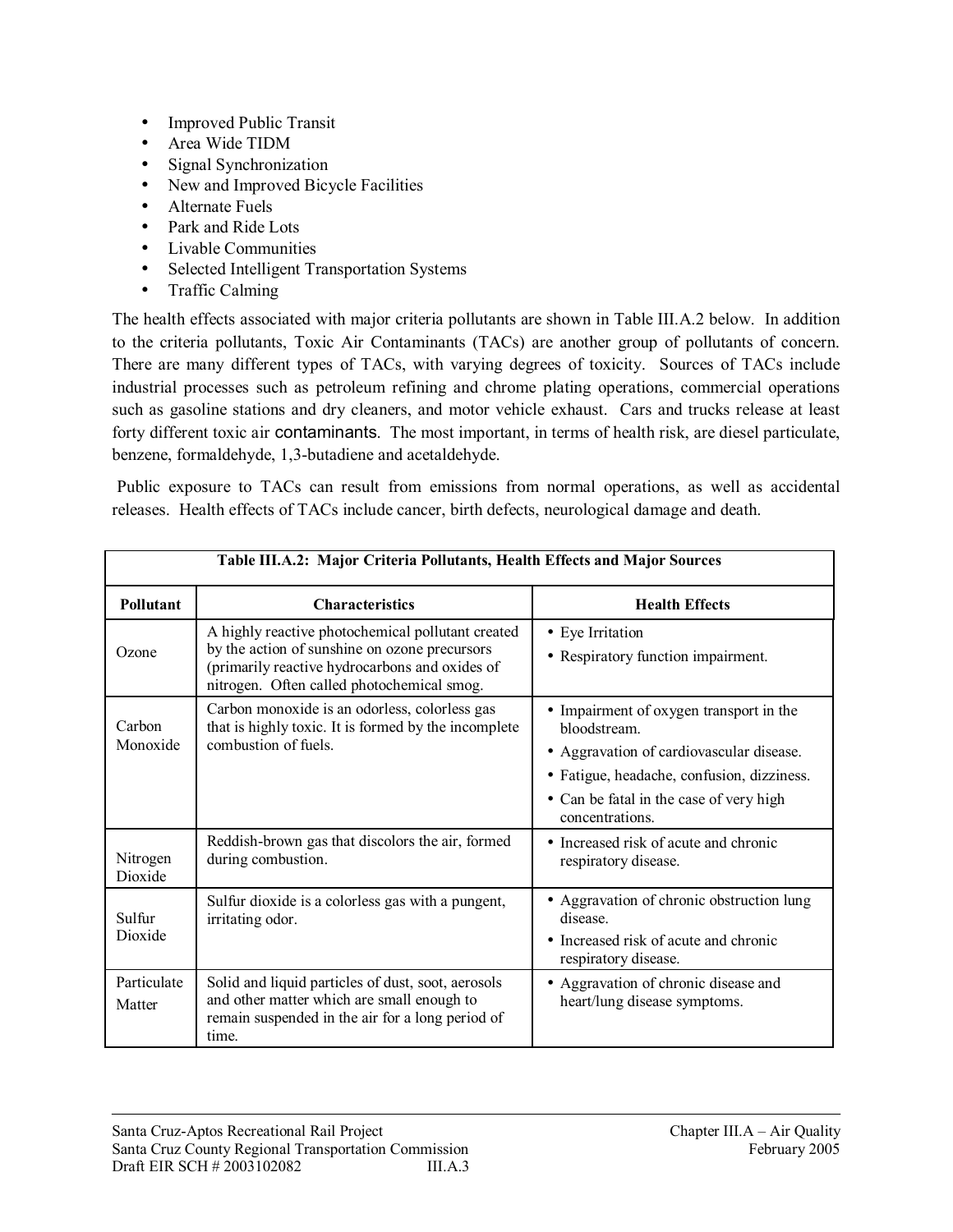#### *b. Air Quality Assessment*

Daily emissions of ozone precursors<sup>4</sup> and PM<sub>10</sub> from operation of the Original Project and the Business Plan Project Alternative would depend on the model year of the train engine. Although the BUDD cars being considered by SCCRTC date from 1950, the engine in any given BUDD rail car would have been upgraded at some point over the period from 1950 to present. It would be highly unlikely that a BUDD rail car operating with its original engine would be available at this point in time. The BUDD cars currently in use in Oregon utilize engines dating from the 1990s.

The U.S. Environmental Protection Agency published their latest *Emission Factors for Locomotives* in 1997. This document established three classifications of engines (Tiers 0, 1, and 2) based on the level of emissions generated for a series of similar model years. The exact age or model for a diesel rail car cannot be specified since several engine models have been utilized over the period of manufacturing. For this reason Table III.A.3 shows air emissions impacts that would occur for several engine ages that could be utilized. Tier 0 emissions represent the worst case, where the diesel rail car had not been recently repowered.

| Table III.A.3 – Maximum Daily Emissions in Pounds per Day |                                        |                                 |                                          |
|-----------------------------------------------------------|----------------------------------------|---------------------------------|------------------------------------------|
|                                                           | <b>Reactive Organic Gases</b><br>(ROG) | <b>Nitrogen Oxides</b><br>(NOx) | <b>Particulate Matter</b><br>$(PM_{10})$ |
| <b>MBUAPCD</b><br><b>Threshold of Significance</b>        | $137.0$ lbs/day                        | $137.0$ lbs/day                 | 82.0 lbs/day                             |
| Tier 0 Rec. Train Locomotive                              | $3.1$ lbs/day                          | $54.3$ lbs/day                  | $2.0$ lbs/day                            |
| (Model Year 1973-2001)                                    | $(2.0$ lbs/day)                        | $(36.1 \text{ lbs}/day)$        | $(1.3 \text{ lbs}/day)$                  |
| Tier 1 Rec. Train Locomotive                              | $3.0$ lbs/day                          | $42.3$ lbs/day                  | $2.0$ lbs/day                            |
| (Model Year 2002-2004)                                    | $(2.0$ lbs/day)                        | $(28.2 \text{ lbs/day})$        | $(1.3 \text{ lbs/day})$                  |
| Tier 2 Rec. Train Locomotive                              | $1.7$ lbs/day                          | $31.6$ lbs/day                  | $1.1$ lbs/day                            |
| (Model Year after 2004)                                   | $(1.1$ lbs/day)                        | $(21.0$ lbs/day)                | $(0.7$ lbs/day)                          |

Source: U.S. Environmental Protection Agency, *Emission Factors for Locomotives*, EPA420-F-97-051, December 1997. Note: Tiers 0, 1, and 2 are classifications established by the Environmental Protection Agency that categorize locomotives

 $\overline{a}$  $4$  Ozone precursors are chemical compounds (e.g. carbon monoxide, methane, non-methane hydrocarbons and nitrogen oxides) which in the presence of solar radiation react with other chemical compounds to form ozone (smog) (Environmental Protection Agency, 2004).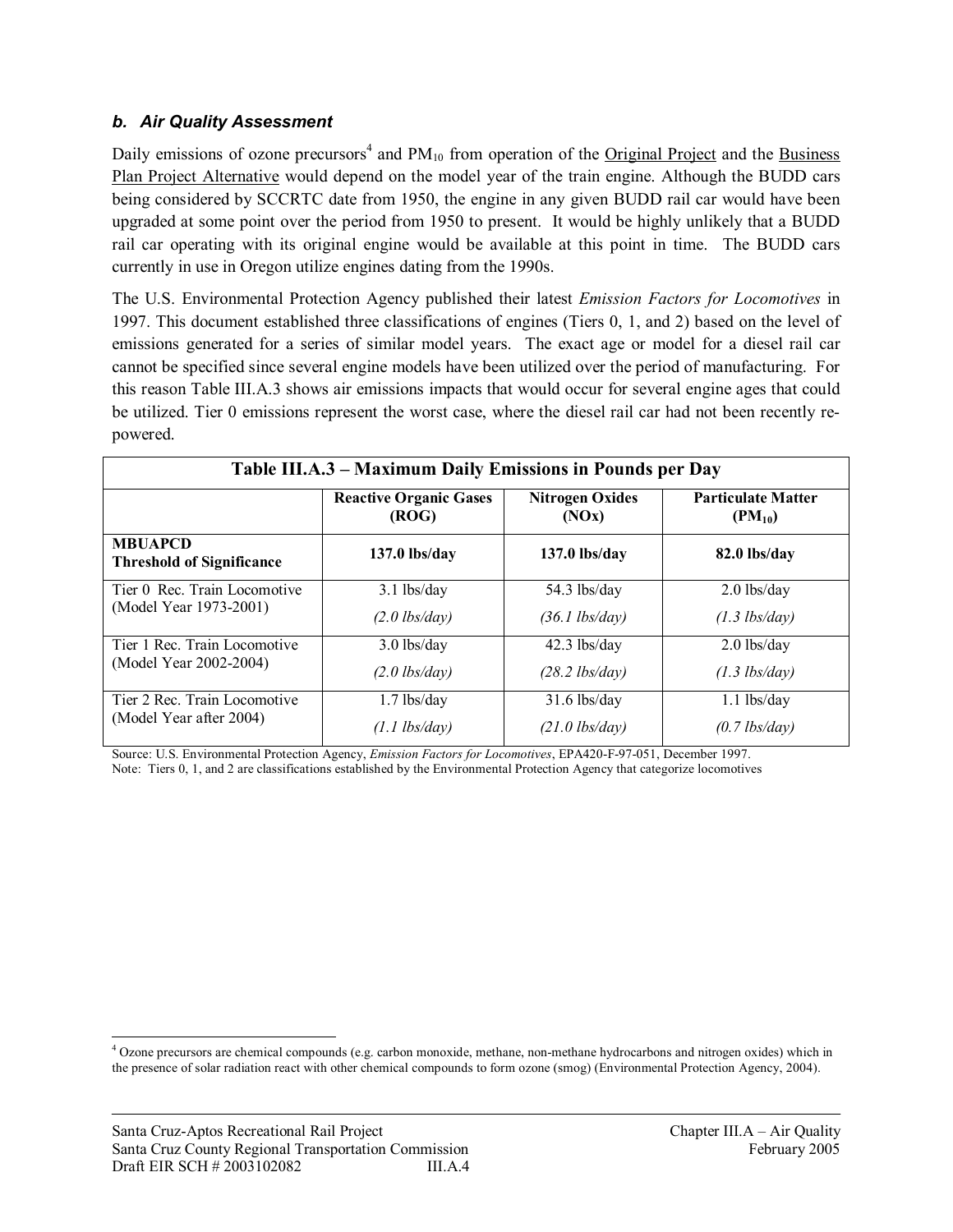Table III.A.3 shows maximum daily new train emissions for each project based upon an assumed diesel rail car with two 225-horsepower engines at a load factor of 60 percent, and a 48-hp APU at a load factor of 100 percent.<sup>5</sup> The difference in the emissions shown in Table III.A.3 is based solely on the number of operating hours per day. The Original Project would operate for up to nine hours per day, while the Business Plan Project Alternative (*whose emissions are shown italicized in parenthesis*) would operate for up to six hours per day.

Table III.A.3 also includes the MBUAPCD thresholds of significance, so the reader can compare the project emissions with the thresholds. As shown in the table, emissions from both the Original Project and the Business Plan Project Alternative would be substantially below these thresholds and would represent a less-than-significant impact. The emissions shown in Table III.A.2 would occur along the 6-mile-long corridor. Pollutant levels for adjacent land uses and hikers/bikers along the corridor would be slightly increased from what is currently experienced.

Table III.A.4 compares per-mile emission rates for different mobile sources. This information is included to give the reader a sense of how the emissions generated by the proposed recreational rail vehicle compare to the emissions generated by the freight trains that will continue to operate on the rail line, as well to cars and trucks. Here the information would be identical for either the Original Project or the Business Plan Project Alternative, since the train would be identical for either scenario.

| Table III.A.4 – Comparison of Per-Mile Emission Rates for Mobile Sources <sup>a</sup> |                                        |                                 |                                          |  |
|---------------------------------------------------------------------------------------|----------------------------------------|---------------------------------|------------------------------------------|--|
|                                                                                       | <b>Reactive Organic Gases</b><br>(ROG) | <b>Nitrogen Oxides</b><br>(NOx) | <b>Particulate Matter</b><br>$(PM_{10})$ |  |
| Automobile                                                                            | 0.22                                   | 0.53                            | 0.02                                     |  |
| Medium Duty Truck                                                                     | 0.27                                   | 1.23                            | 0.03                                     |  |
| Heavy Duty Truck                                                                      | 0.84                                   | 11.29                           | 0.335                                    |  |
| Rec. Train (Tier 0)                                                                   | 8.64                                   | 154.80                          | 5.75                                     |  |
| Rec. Train (Tier 1)                                                                   | 8.47                                   | 120.59                          | 5.75                                     |  |
| Rec. Train (Tier 2)                                                                   | 4.67                                   | 89.99                           | 3.06                                     |  |
| Freight Train                                                                         | 230.4                                  | 5460.00                         | 134.40                                   |  |

<sup>a</sup>On-road emission rates from EMFAC-2002 for a 2004 vehicle mix at 70 degrees F and average speed of 30 miles per hour (MPH). Recreational train emissions based on two 225-horsepower engines operating at 60% capacity at 15 MPH. Freight train emissions based on line-haul engines, two engines of 3,500 horsepower operating at 60% capacity with an average speed of 10 MPH.

Emissions are also dependent on fuel type. The above emissions are based on standard diesel fuel. Various fuel options are available that could reduce emissions below the levels presented in Table III.A.2. Alternative diesel fuels can be used in diesel engines without any modification to the existing fuel system. Alternative diesel fuels include water-diesel-emulsified fuel, biodiesel fuel, and ethanol-diesel-emulsified fuels. Other fuel options may be available in the future.

 $\overline{a}$  $5$  It is the nature of locomotives that emission factors are expressed in grams per brake-horsepower-hour or grams per gallon of fuel consumed. Because both horsepower generated and rate of fuel consumption varies so much with the throttle setting rather than with speed, estimating emissions requires an assumption regarding the load factor or operating capacity. The 60% assumption was intended as a conservative estimate of the power requirement for operating the train at an average speed of 15 miles per hour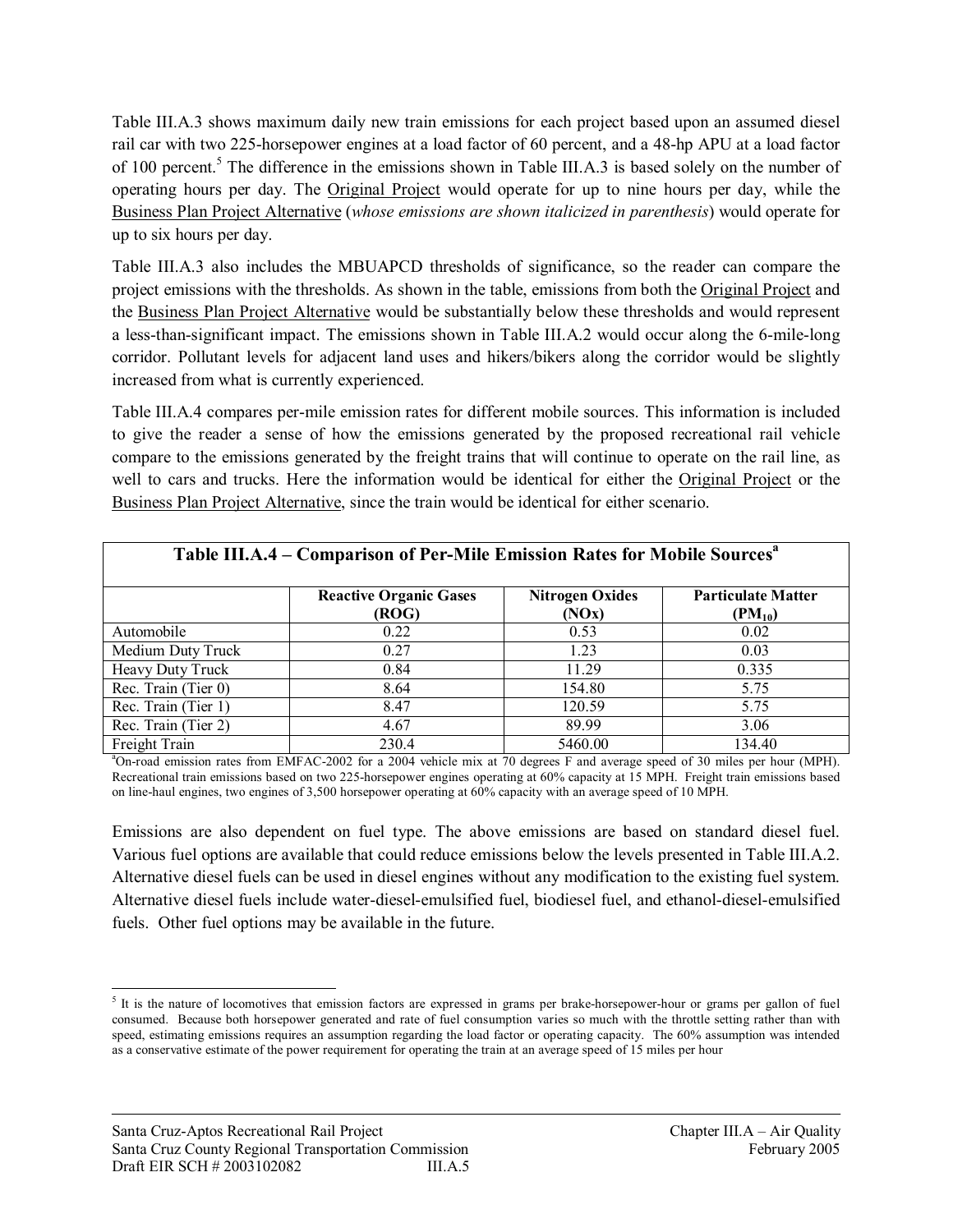All of these alternative fuels provide a reduction in  $PM_{10}$  emissions and all but biodiesel reduce nitrogen oxide (NOx) emissions.<sup>6</sup> Each is currently being tested by the state to determine practicality, performance and emissions-reduction effectiveness. Several commercially available brands of biodiesel, water-dieselemulsified fuels and ethanol-diesel-emulsified fuels have been tested and verified by the CARB to have emission benefits.

The use of California diesel reduces emissions of particulate matter by 25% and nitrogen oxides by 7%.<sup>7</sup> Alternative diesel fuels are available that have air quality benefits verified by the CARB. Wateremulsified fuels have been demonstrated to reduce emissions of nitrogen oxides by 14-16 % while reducing particulate matter emissions by 58-63%. The CARB has also certified an ethanol-diesel fuel as reducing nitrogen oxide emissions by 1.6% and particulate matter emissions by 20%.

Compressed natural gas (CNG) is another alternative fuel for heavy-duty vehicles. Tests conducted by the CARB on heavy duty transit buses show that CNG-powered vehicles can provide up to a 50 percent reduction in the emission of NOx compared to a diesel engine and a 40 percent reduction in  $PM_{10}$ emissions. All other emissions would be substantially the same as a diesel engine.

#### **Screening Level Health Risk Assessment**

In 1998, the California Air Resources Board (CARB) identified particulate matter from diesel-fueled engines as a toxic air contaminant (TAC). CARB has completed a risk management process that identified potential cancer risks for a range of activities using diesel-fueled engines.<sup>8</sup>

High volume freeways, stationary diesel engines and facilities attracting heavy and constant diesel vehicle traffic (distribution centers, truckstops) were identified as having the highest associated risk. The greatest diesel particulate risks from new development are generally associated with stationary diesel engines and locations where diesel engines are allowed to idle for extended periods. The MBUAPCD has developed guidelines for diesel risk assessments within its *CEQA Air Quality Guidelines*.

In compliance with the MBUAPCD guidelines, a screening health risk assessment was conducted for the new train service to identify potential risk to residents living along the rail corridor. The nearest homes are located 25 feet from the centerline of the right-of-way. Exposure to diesel exhaust was determined to be a maximum near proposed train stations due to the stationary idling that would occur at these locations.

The analysis was performed according to MBUAPCD's CEQA Air Quality Guidelines Appendix C.<sup>9</sup> The analysis used the very conservative SCREEN-3 program to estimate maximum annual and maximum hourly concentrations of diesel particulate and acrolein (a component of diesel exhaust) at locations very close to the station platforms where idling of the train would occur. The conservative nature of the screening program is reflected in the assumptions used in the model, such as the assumption that a person

<sup>-</sup> $6$  NOx are a family of highly reactive poisonous gases that form when fuel is burned at high temperatures. Autos, trucks, and various non-road vehicles and machinery (e.g. construction equipment, industrial plants) produce NOx.

<sup>7</sup> California Air Resources Board, *California Diesel Fuel Fact Sheet*, October 6, 2000.

<sup>8</sup> California Air Resources Board. 2000. Risk Reduction Plan to Reduce Particulate Matter Emissions from Diesel-Fueled Engines and Vehicles.

<sup>9</sup> Monterey Bay Unified Air Pollution Control District, *Diesel Health Risk Assessment Guidance for Analyzing Health Risks near Truck Stops, Warehouse/Distribution Center, Transit Center, Train Idling for CEQA Air Quality Analysis Requirements,* October 2003.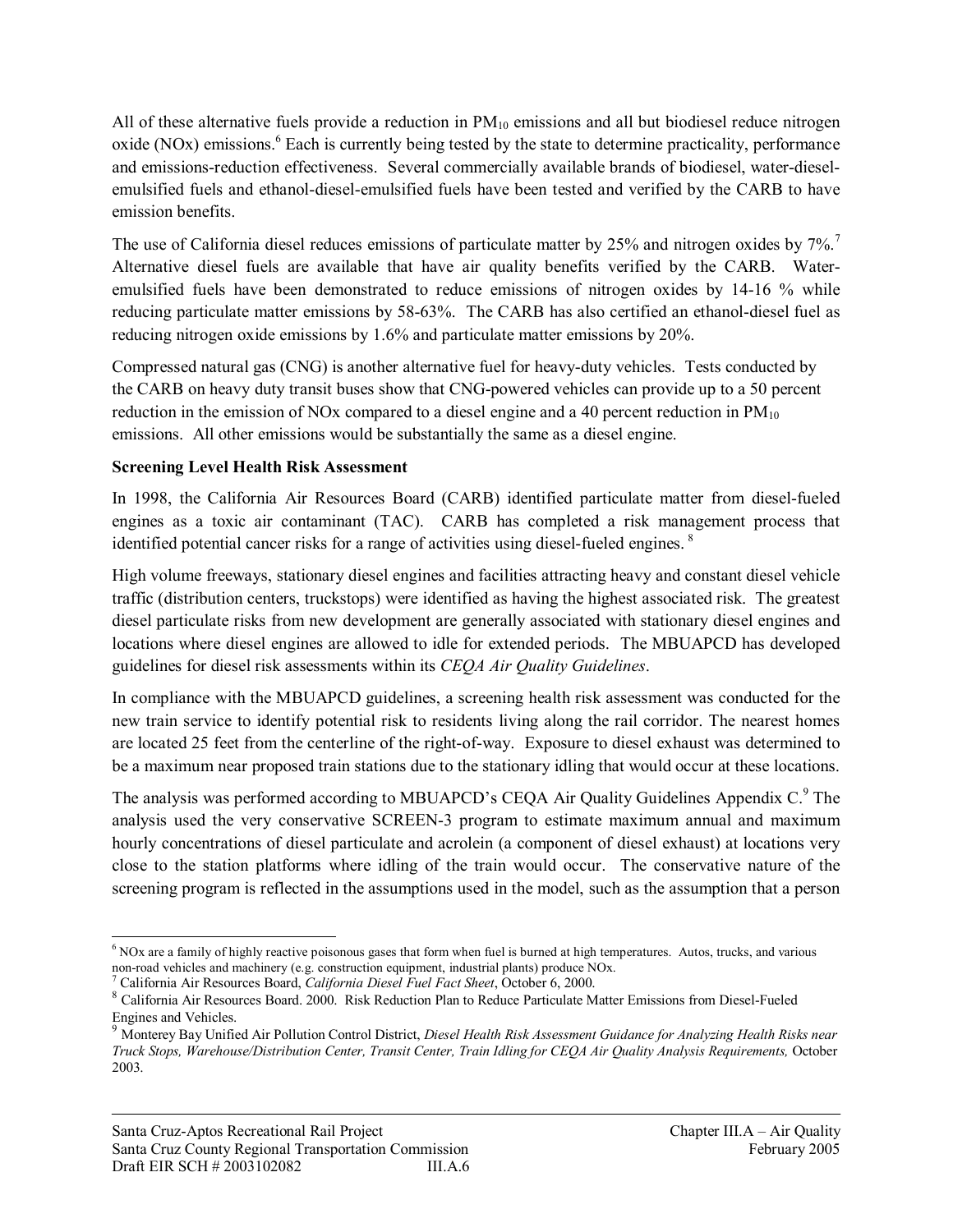would remain at the same location continuously for a period of 70 years while receiving the maximum exposure to diesel emissions.

The predicted concentrations were compared to the MBUAPCD's thresholds of significance for toxic air contaminants, as shown in Table III.A.5. The calculated cancer risk was 0.30 per million for the Business Plan Project Alternative and 1.67 per million for the Original Project (*whose calculated risk is shown italicized in parenthesis*) well below the MBUAPCD's threshold of significance of 10 per million. Both chronic and acute hazard indexes were calculated, and found to be well below the MBUAPCD's thresholds of significance. $10$ 

| Table III.A.5: Calculated Risk at Point of Greatest Concentration |                                |                                                      |                                     |                                                |
|-------------------------------------------------------------------|--------------------------------|------------------------------------------------------|-------------------------------------|------------------------------------------------|
| <b>Pollutant</b>                                                  | <b>Risk Factor</b>             | <b>Maximum Concentration</b><br>(ug/m <sup>3</sup> ) | <b>Calculated Risk</b>              | <b>MBUAPCD</b><br>Threshold of<br>Significance |
| Diesel Exhaust<br>Particulate                                     | Excess Lifetime<br>Cancer Risk | 0.00099<br>(0.00559)                                 | $0.298$ / million<br>(1.67/million) | $10/m$ illion                                  |
| Diesel Exhaust<br>Particulate                                     | Chronic Hazard                 | 0.0099<br>(0.00559)                                  | $HI = 0.002$<br>$(HI = 0.001)$      | $HI = 1.0$                                     |
| Acrolein                                                          | Acute Hazard                   | 0.0026<br>(0.0026)                                   | $HI = 0.0137$<br>$(HI = 0.0137)$    | $HI = 1.0$                                     |

# **3. Impacts and Mitigation**

### *a. Standards of Significance*

The proposed project would have a significant impact if any of the following criteria is met:

**Criterion 1:** The project would conflict or obstruct implementation of the applicable Air Quality Plan;

**Criterion 2:** The project would violate any air quality standard or contribute substantially to an existing or projected air quality violation;

**Criterion 3:** The project would result in a cumulatively considerable net increase of any criteria pollutant for which the region is in non-attainment under federal or state air quality standards (including releasing emissions that exceed qualitative thresholds for ozone precursors);

**Criterion 4:** The project would expose sensitive receptors to substantial pollutant concentrations; or

**Criterion 5:** The project would create objectionable odors affecting a substantial number of people.

 $\overline{a}$ <sup>10</sup> *Air Quality Impact of Recreational Rail Service*, Don Ballanti, January 2005